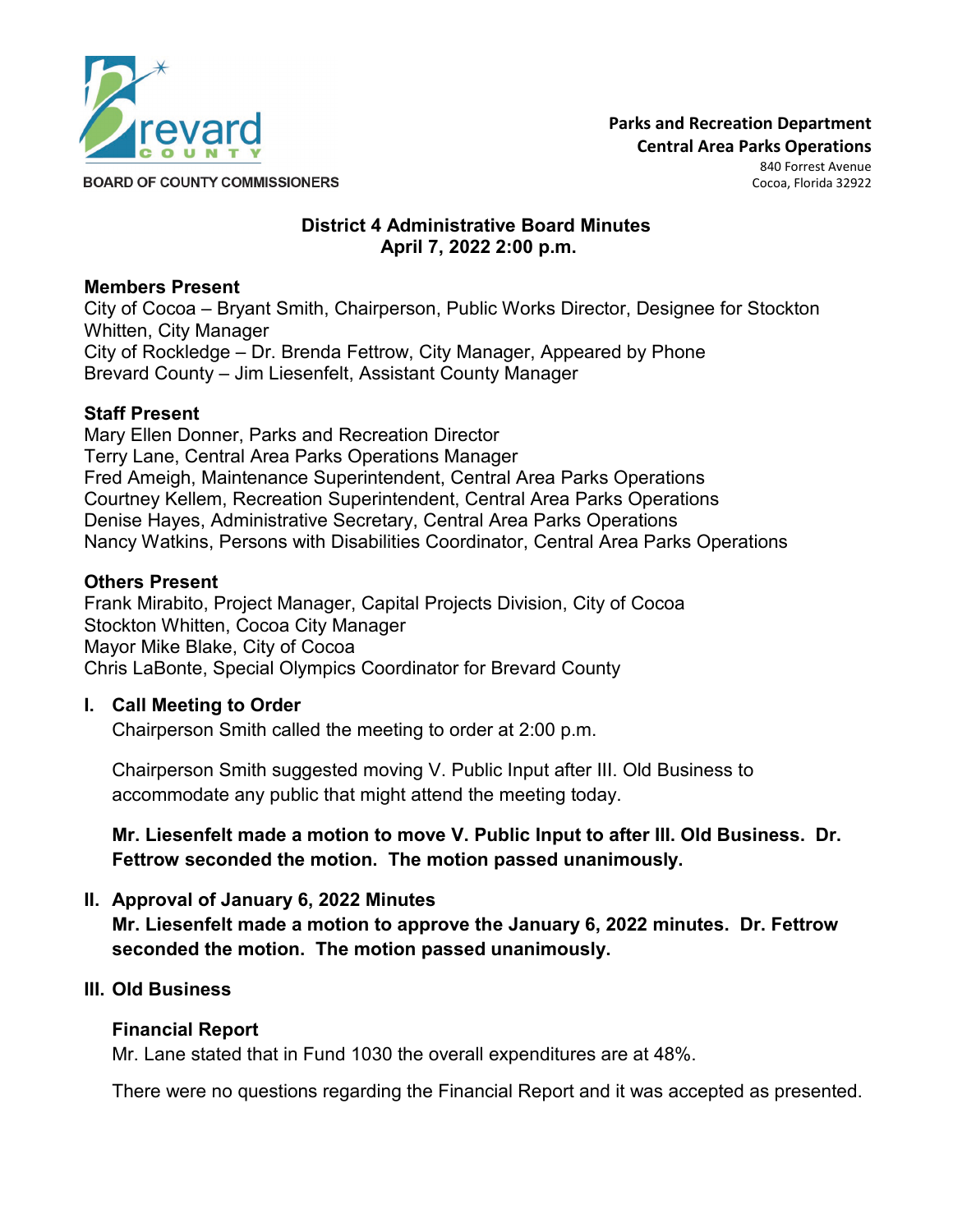## **Attendance and Programs Report**

Ms. Kellem stated that the Food Truck Rally that had been held at Larry L. Schultz Park has been moved to McLarty Park for traffic safety and more parking. She further stated that it will now coincide with Movies in the Park, and would be held on the 2<sup>nd</sup> Friday of each month.

Ms. Kellem informed the Board of the following events:

- Adult Game Night would be held the 3<sup>rd</sup> Friday of each month at McLarty Park from 7:00 p.m. to 10:00 p.m.
- Kids Night Out was held Saturday, April  $9<sup>th</sup>$  at McLarty Park from 6:00 p.m. to 10:00 p.m.
- Underwater Eggsplosion will be held Saturday, April 16<sup>th</sup> at the McLarty Park pool from 1:00 p.m. to 3:30p.m.
- Cocoa West Recreation Complex will be hosting an Egg Hunt on Saturday, April 16<sup>th</sup> from 11:00 a.m. to 1:00 p.m.
- Rotary Park Nature Center would be hosting an Earth Day Community Campout starting Friday, April 22<sup>nd</sup> at 5:00 p.m. through Saturday, April 23<sup>rd</sup> at 9:00 a.m. at F. Burton Smith Park.

Ms. Kellem stated that Summer Camp registration opens May 2<sup>nd</sup>, and camp would run from May 27<sup>th</sup> through August  $9<sup>th</sup>$ , but that camp would be not be held on Memorial Day, May  $30<sup>th</sup>$ .

# **Parks Maintenance Report**

Mr. Ameigh stated that extra fencing being installed around the Dr. Joe Lee Smith Park outdoor basketball court to keep balls from going into traffic.

Mr. Lane stated Junny Rios Martinez Park restroom renovations was placed on the budget for next year.

Mr. Ameigh that had received the McLarty Park and F. Burton Smith Park composite signs, and currently waiting on the remaining 4 signs to arrive.

Mr. Lane stated that Red Rhino Leak Detection had been contacted for another suspected leak in the Dr. Joe Lee Smith Park pool.

Mrs. Donner stated that the Don "Mo" Stradley Park septic to sewer project is in the design phase and staff is in discussions with the City of Cocoa.

Mrs. Donner stated that a Purchase Order had been requested for the soccer field lighting project at McKnight Family Sports Complex.

Mrs. Donner stated that new sod will be laid at McLarty Park athletic fields.

Mr. Lane stated that the Cocoa West Recreation Complex basketball court resurfacing project was nearly finished.

Mr. Ameigh stated that he was waiting for the proposals for field sod and irrigation to come back for Don "Mo" Stradley Park, and McKnight Family Sports Complex.

# **Other**

None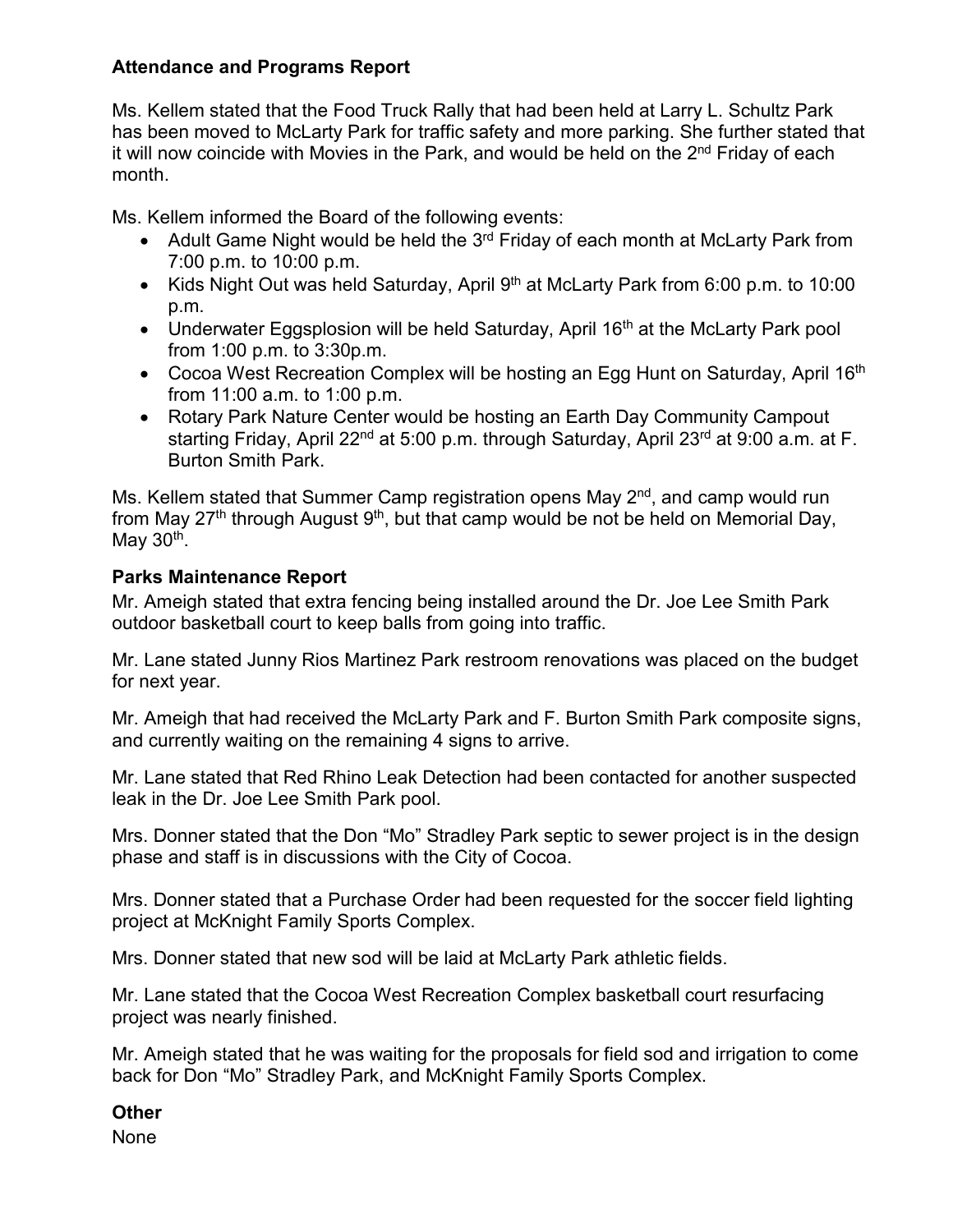### **IV. New Business**

## **Special Olympics**

Mr. Chris LaBonte, Special Olympics Coordinator for Brevard County. He stated that they normally use Parks and Recreation facilities for practices and competition at Travis Park, Woody Simpson Park, and Kiwanis Island Park. He also stated that when they go out of County for competitions they utilize McLarty Park as a meeting spot and leave their personal vehicle there overnight.

Mr. Lane stated by Special Olympics becoming Recreation Partners they will be able to utilize Parks and Recreation facilities without having to pay rental fees, they would only have to pay direct costs such as field lights or for staffing if they use the facilities after regular business hours.

#### **Dr. Fettrow made motion to recommend Special Olympics be accepted as Recreation Partners. Mr. Liesenfelt seconded the motion. The motion passed unanimously.**

## **Starlings Volleyball Club**

Mr. Lane explained that Fred Howell desires to become an official Recreation Partner with Brevard County Parks and Recreation, and that he had been running his program under the B.R.A.V.E. Volunteer program for several years very successfully.

### **Dr. Fettrow made motion to recommend Starlings Volleyball Club be accepted as Recreation Partners. Mr. Liesenfelt seconded the motion. The motion passed unanimously.**

# **Budget Process Update FY 21/22/23**

Mr. Lane stated that the District 4 budget is approximately 2.9 million. He further stated that several projects had been identified to be carried forward because staff wasn't sure whether or not the projects would be completed this fiscal year.

Mr. Lane informed the Board that the Travis Park parking lot resurfacing had been moved to unfunded and replaced with the Don "Mo" Stradley Park football concession renovations project.

Mr. Lane stated that playground shade structures where on the General Fund projects list; one at Dick Blake Park, and one at Carl Anderson Park.

Mr. Lane informed the Board that Taylor Park playground equipment, Don "Mo" Stradley Park irrigation and field renovations, and McKnight Family Sports Complex roadways paving project where in Balance Forward.

Mr. Lane stated that new projects that had been added to Balance Forward: 4 new shade structures at Dr. Joe Lee Smith Park, Larry L. Schultz Park, Junny Rios Martinez Park, and McKnight Family Sports Complex; Travis Park community center renovations which would include, ADA upgraded doors, pickleball lines, tile floors and electrical; McKnight Family Sports Complex new west side parking lot for a possible future gymnasium requested by City of Rockledge; and Don "Mo" Stradley Park football concession renovations.

Mr. Stockton Whitten, Cocoa City Manager stated the City would like to request Don "Mo" Stradley Park football renovations so it would be broader over the more specific football concession renovations.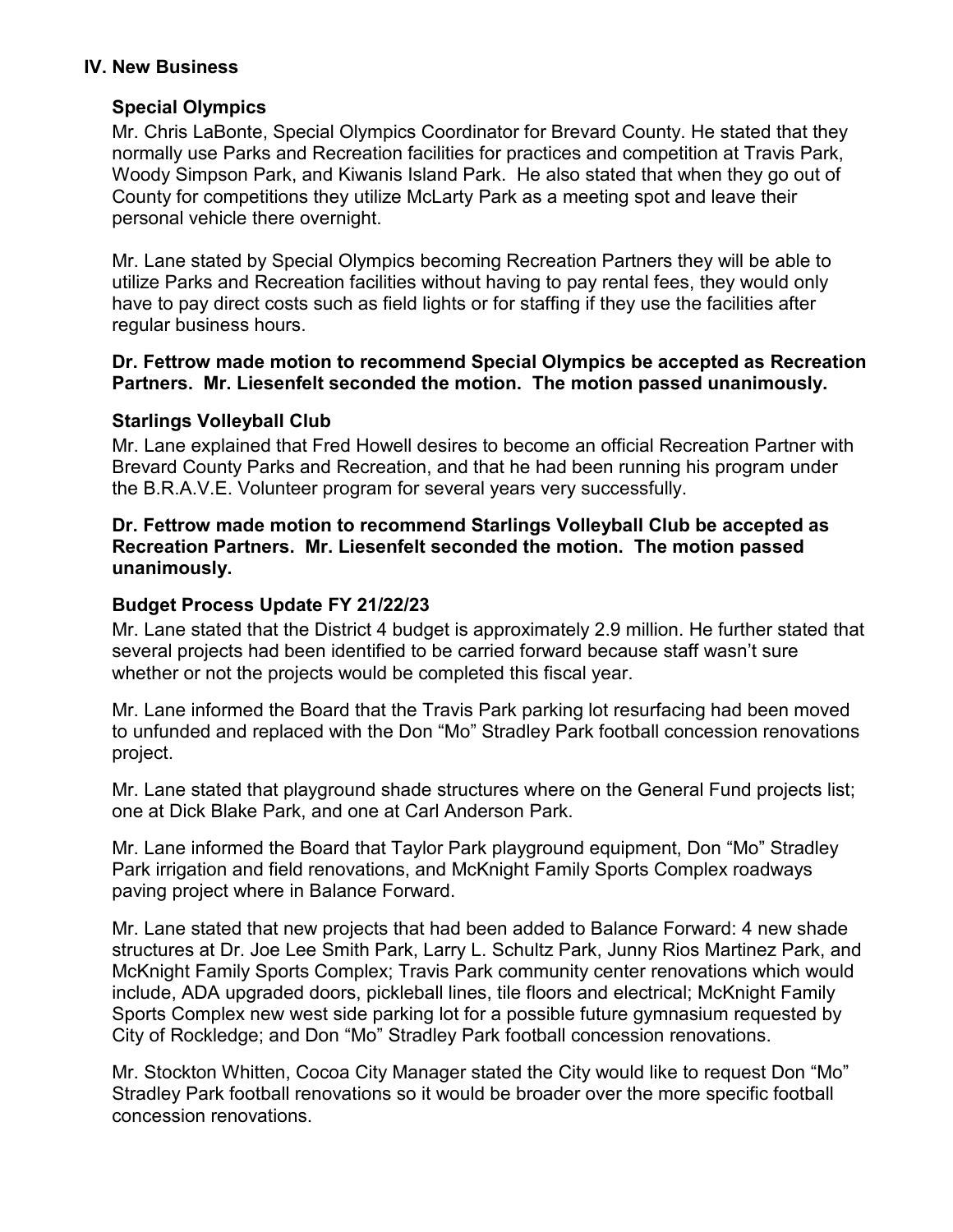Mrs. Donner stated that the budget has to have a specific project Internal Order Number (I.O.) listed which is why the Don "Mo" Stradley Park football concession renovations was the designated project.

Mrs. Donner and Mr. Whitten had a brief discussion and it was decided to leave it as football concession renovations.

Mr. Whitten stated he felt that the football recreation partners would be happier to see football field renovations over the concession renovations.

Mr. Lane continued to list new Balance Forward projects; Junny Rios Martinez restroom renovations, and Larry L. Schultz parking lot paving.

Dr. Fettrow asked that a copy of the Capital Improvements Program and FY2022/2023 Unfunded Critical Needs lists be sent to her.

A copy of the documents was sent to Dr. Fettrow's email by Mr. Ameigh and Mr. Whitten sent a picture of the documents as well.

Chairperson Smith stated that the City of Cocoa would provide a projects priority list to staff for Don "Mo" Stradley Park.

**Dr. Fettrow made a motion to adopt the proposed FY 22/23 Unfunded Critical Needs and Capital Improvements Programs. Mr. Liesenfelt seconded the motion. The motion passed unanimously.**

Mayor Michael Blake thanked staff for investing in the City of Cocoa community.

### **District 4 Administrative Board By-Laws**

Mr. Lane suggested that in Article 5 Section 5 the word "proposed" be added to the last sentence before the word "budget".

**Mr. Liesenfelt made motion to approve the Brevard County District 4 Recreation Administrative Board Amended By-Laws with the addition of the word "proposed" before the word "budget" in the last sentence of Article 5 Section. Dr. Fettrow seconded the motion. The motion passed unanimously.**

#### **Board Reports**

#### **City of Rockledge**

Dr. Fettrow stated that the City of Rockledge was hosting its monthly food truck event April 22, 2022 from 4:30 p.m. to 7:30 p.m. at Rockledge City Hall.

Dr. Fettrow informed the Board that on Saturday, June  $11<sup>th</sup>$  at 10:00 a.m. the City of Rockledge was holding the dedication ceremony for the naming of the football field at McKnight Family Sports Complex in honor of James Goins.

## **Brevard County**

No report

#### **City of Cocoa**

Mr. Smith stated the Community Engagement Center had been completed at Provost Park.